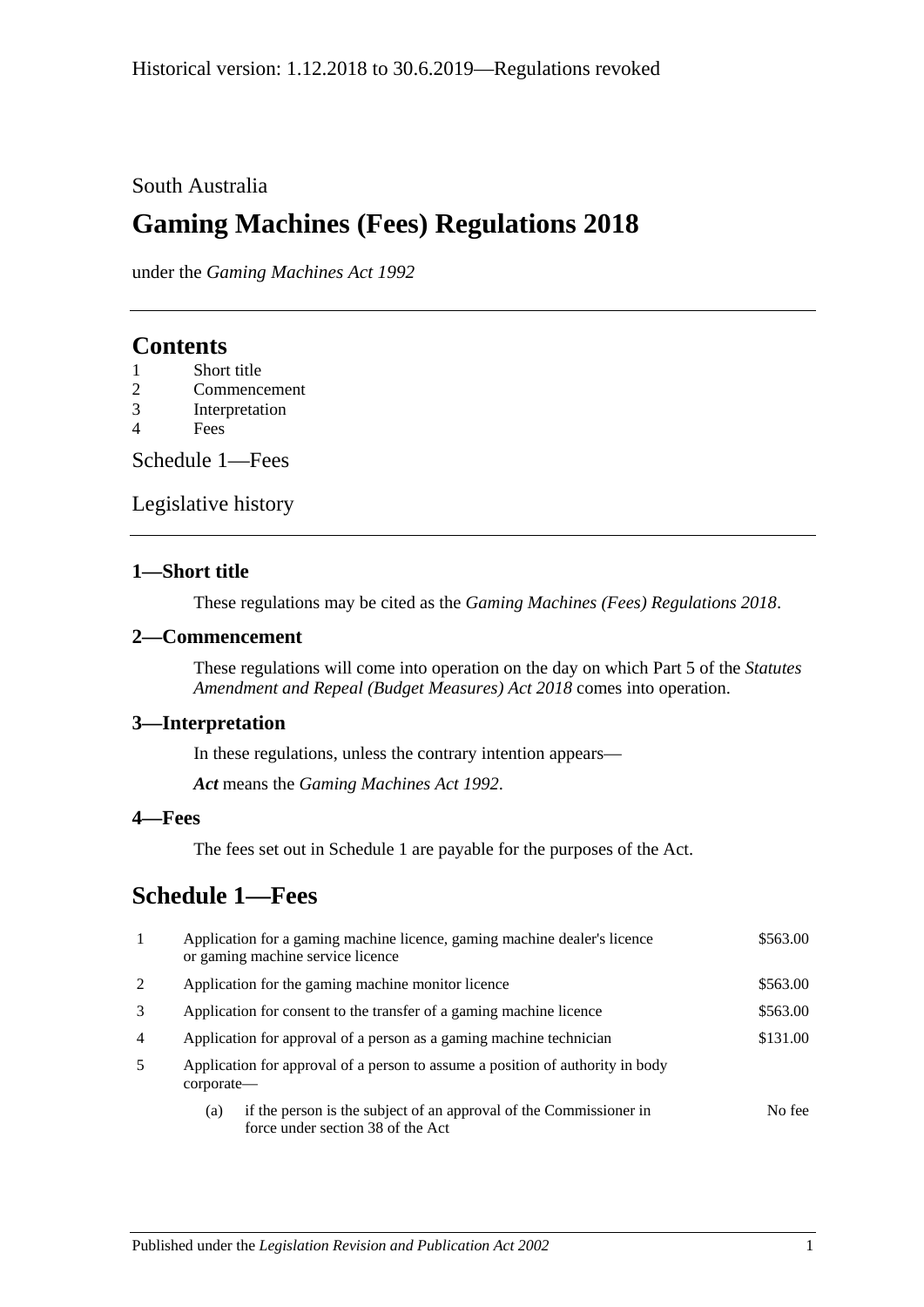|    | (b)                                                                                                                           | if an approval referred to in paragraph (a) is not in force but the<br>person is the subject of an approval of the Commissioner in force<br>under section 71 of the Liquor Licensing Act 1997 | \$11.20  |
|----|-------------------------------------------------------------------------------------------------------------------------------|-----------------------------------------------------------------------------------------------------------------------------------------------------------------------------------------------|----------|
|    | (c)                                                                                                                           | in any other case                                                                                                                                                                             | \$131.00 |
| 6  |                                                                                                                               | Application for approval of a gaming machine                                                                                                                                                  | \$563.00 |
| 7  | Application for approval of a game                                                                                            |                                                                                                                                                                                               | \$563.00 |
| 8  | Application for approval of gaming tokens                                                                                     |                                                                                                                                                                                               | \$563.00 |
| 9  | Application for approval to manufacture gaming tokens                                                                         |                                                                                                                                                                                               | \$563.00 |
| 10 | Application for approval of an agreement or arrangement (section 68(2) of<br>Act)                                             |                                                                                                                                                                                               | \$563.00 |
| 11 | Application to vary licence conditions (other than a condition relating to<br>number of gaming machines on licensed premises) |                                                                                                                                                                                               | \$122.00 |
| 12 | Application to vary a licence condition relating to number of gaming<br>machines on licensed premises                         | No fee                                                                                                                                                                                        |          |
| 13 |                                                                                                                               | For the issue of an identification badge                                                                                                                                                      | \$20.50  |
| 14 |                                                                                                                               | For investigation of a natural person—for each person                                                                                                                                         | \$65.50  |